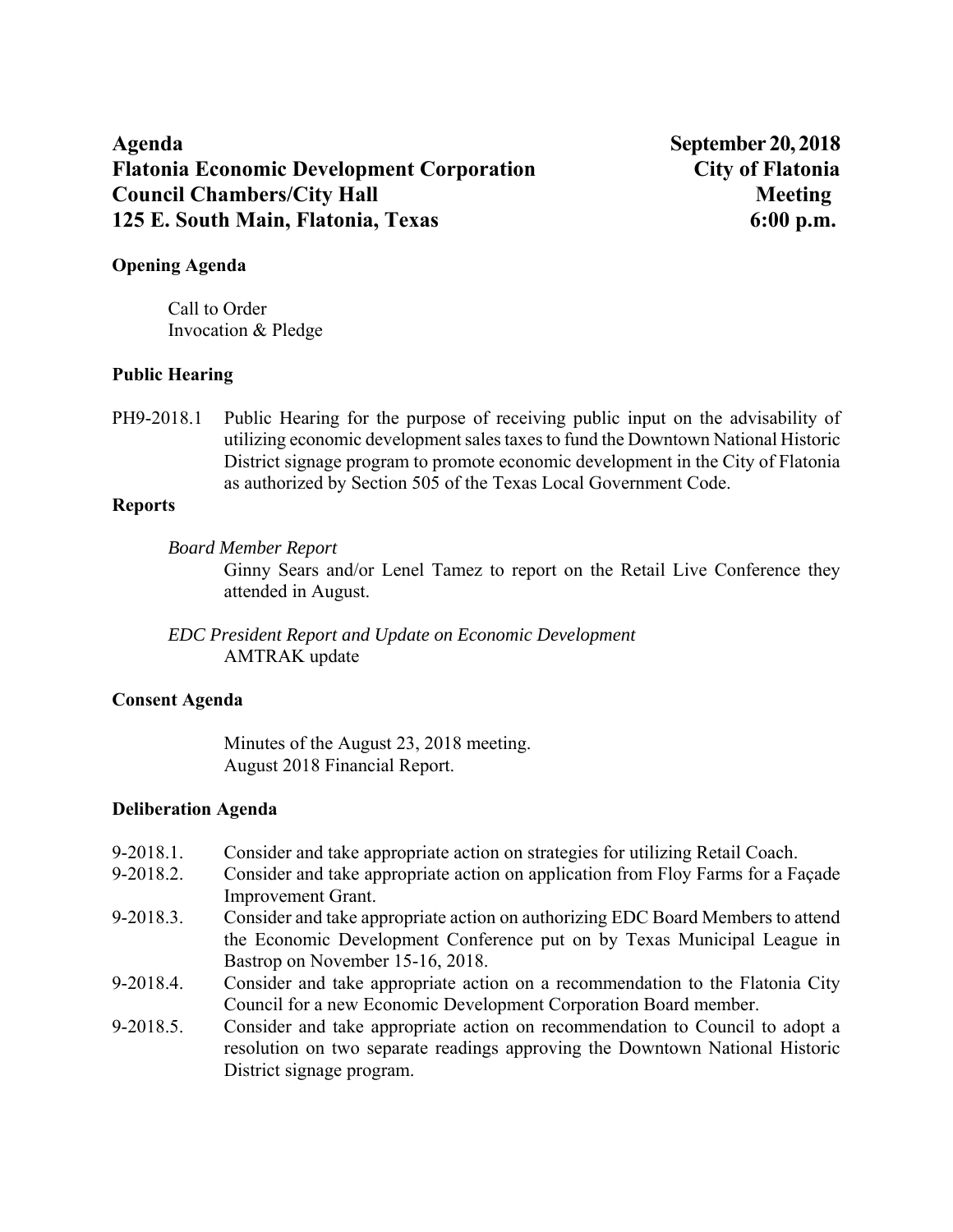- 9-2018.6. Consider and take appropriate action on business incentives to include small and/or large matching grants or loans as per recommendations of the committee appointed at the July 18, 2018 meeting.
- Consider and take appropriate action on procedures necessary to make Flatonia a 9-2018.7. "Film Friendly City".
- Consider and take appropriate action on funding options for a wastewater line 9-2018.8. extension on  $12<sup>th</sup>$  Street, this project being one defined under Chapter 501 of the Local Government Code.

## **Adjournment**

I, the undersigned authority hereby certify that the Notice of Meeting was posted on the bulletin board outside the front door of the City Hall of the City of Flatonia, Texas, a place convenient and readily accessible to the general public at all times and said Notice was posted on the following date and time: September 14, 2018 by 5:00 p.m. and remained so posted continuously for at least 72 hours preceding the scheduled time of said meeting.



Melissa Brunner, TRMC, CMC, City Secretary, City of Flatonia

#### **NOTICE OF ASSISTANCE AT THE PUBLIC MEETING**

The Flatonia City Hall is wheelchair accessible. Access to the building is available at the primary entrance facing Main Street. Persons with disabilities who plan to attend this meeting and who may need auxiliary aids or services such as interpreters for persons who are deaf or hearing impaired, readers, or large print are requested to contact the City Secretary's Office at 361-865-3548 or by FAX 361-865-2817 at least two working days prior to the meeting so that appropriate arrangements can be made.

#### **EXECUTIVE SESSION STATEMENT**

The City Council reserves the right to adjourn into executive session at any time during the course of this meeting to discuss any of the matters listed above, as authorized by the Texas Government Code, Section 551.071 (Consultations with Attorney), 551.072 (Deliberations about Real Property), 551.073 (Deliberations Regarding Gifts and Donations), 551.074 (Personnel Matters), 551.076 (Deliberations Regarding Security Devices or Security Audits), 551.086 (Certain Public Power Utilities: Competitive Matters) and 551.087 (Deliberation Regarding Economic Development Negotiations).

#### **Agenda Removal Notice**

This Public Notice was removed from the official posting board at the Flatonia City Hall on the following date and time:

 $\mathbf{By:}$ 

Melissa Brunner, TRMC, CMC, City Secretary, City of Flatonia